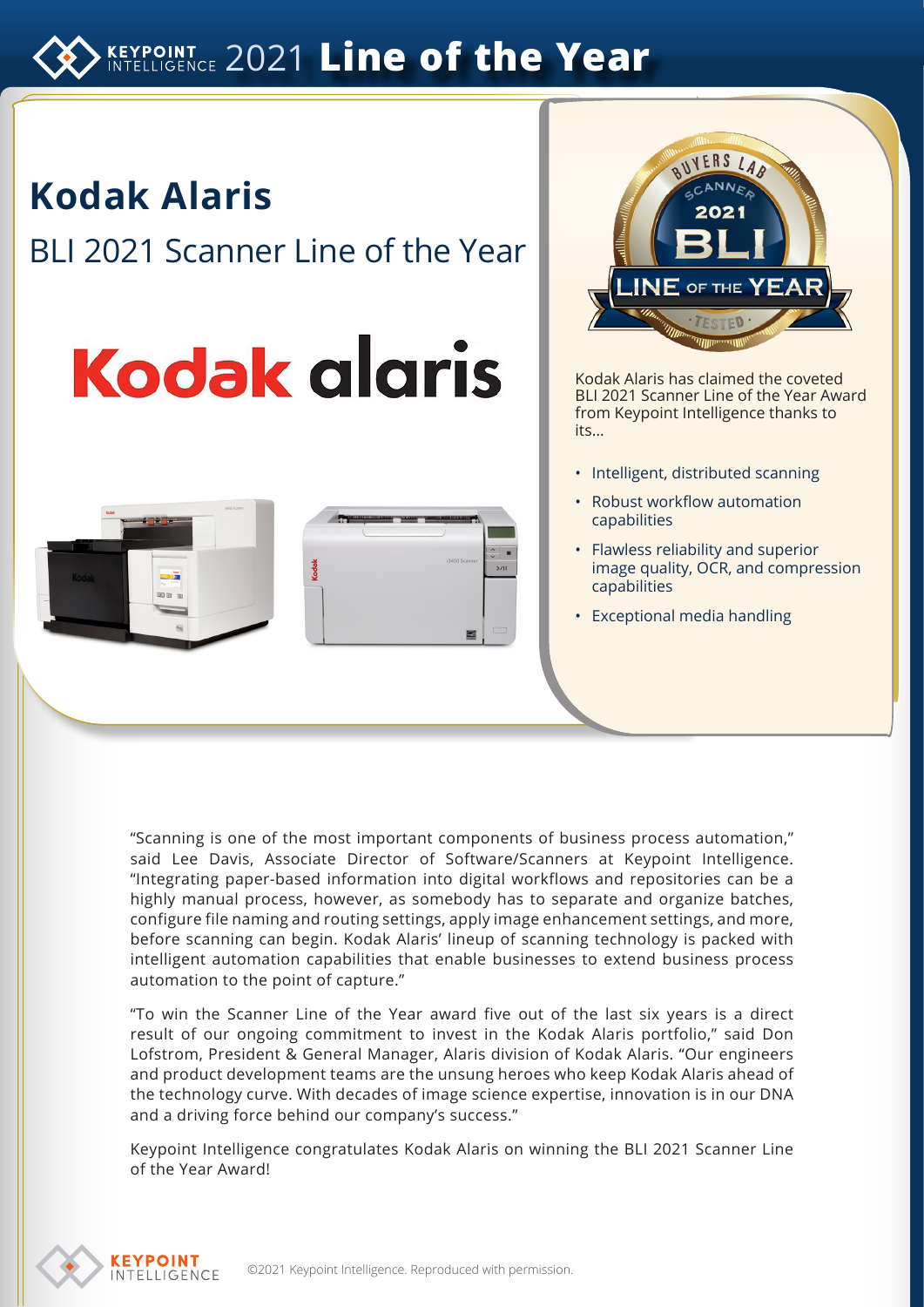

# Intelligent, Distributed Scanning

Kodak Alaris enables businesses to distribute automated scanning capabilities to the point of capture, and remotely monitor and manage a fleet of scanners.

*Kodak Info Input Solution* is a web-based document capture, indexing, data validation, and routing solution, perfect for automating business processes that start at the scanner and for facilitating a secure and reliable distributed scanning environment.

*Kodak INfuse Smart Connected Scanning Solution* is a unique combination of hardware (Kodak INfuse AX scanners) and software (Kodak INfuse Management Software) that enables MSPs, ISVs, and integrators to deploy a distributed scanning ecosystem alongside their business process solutions. Kodak INfuse AX scanners offer PC-less scanning and enable workers to kick off workflows with the touch of a button. The device even informs workers if scanned images were properly indexed and routed, so workers can catch and address any mistakes right away.

*EasySetup* simplifies device configuration tasks by enabling users to configure devices by scanning a single QR code. ISVs, integrators, and MSPs can set up end users, configure devices, and manage a fleet of Kodak Alaris scanners remotely through the Kodak INfuse Management Software.

*Secure-boot Solution* ensures that only trusted firmware can be loaded on supported devices, which prevents adversaries from taking control of the device using unauthentic firmware.

*Kodak Asset Management Software* enables businesses to manage their fleet of Kodak Alaris scanners through a single solution.

### Workflow Automation

Kodak Alaris offers several workflow automation solutions that can streamline and standardize frequently recurring scan jobs.

*Smart Touch Technology* is a scan utility bundled with all Kodak Alaris scanners that offers basic workflow automation. Smart Touch enables users to create customized scanning profiles to streamline and standardize frequently recurring tasks, eliminating mistakes that can create big problems downstream and freeing workers from mundane scanning jobs, so they can focus on higher-level tasks.

*Kodak Capture Pro Software* delivers advanced document capture/routing and batch-processing capabilities. The solution leverages barcode recognition capabilities to automate batch separation and document-indexing processes. Other standout features include quality control tools to reduce mistakes during data entry processes, mark detection tools for enhanced forms processing, and connectors with tons of popular software.

*Kodak Perfect Page Technology* automatically applies the optimal image enhancement settings to each scanned document, so users don't have to. Perfect Page technology is a key contributor to Kodak Alaris' high OCR accuracy.

## Flawless Reliability and Superior OCR and Compression Capabilities

Kodak Alaris scanners are highly reliable and offer some of the best OCR and compression capabilities that Keypoint Intelligence has seen. Of the nearly 2 million pages that Keypoint Intelligence technicians have run through the current lineup of scanners from Kodak Alaris, only five misfeeds—0.0000025% of all pages fed!—were recorded. Kodak Alaris scanners are routinely among the most accurate devices during OCR accuracy testing, and they output smaller than average files compared to their respective competitive units.

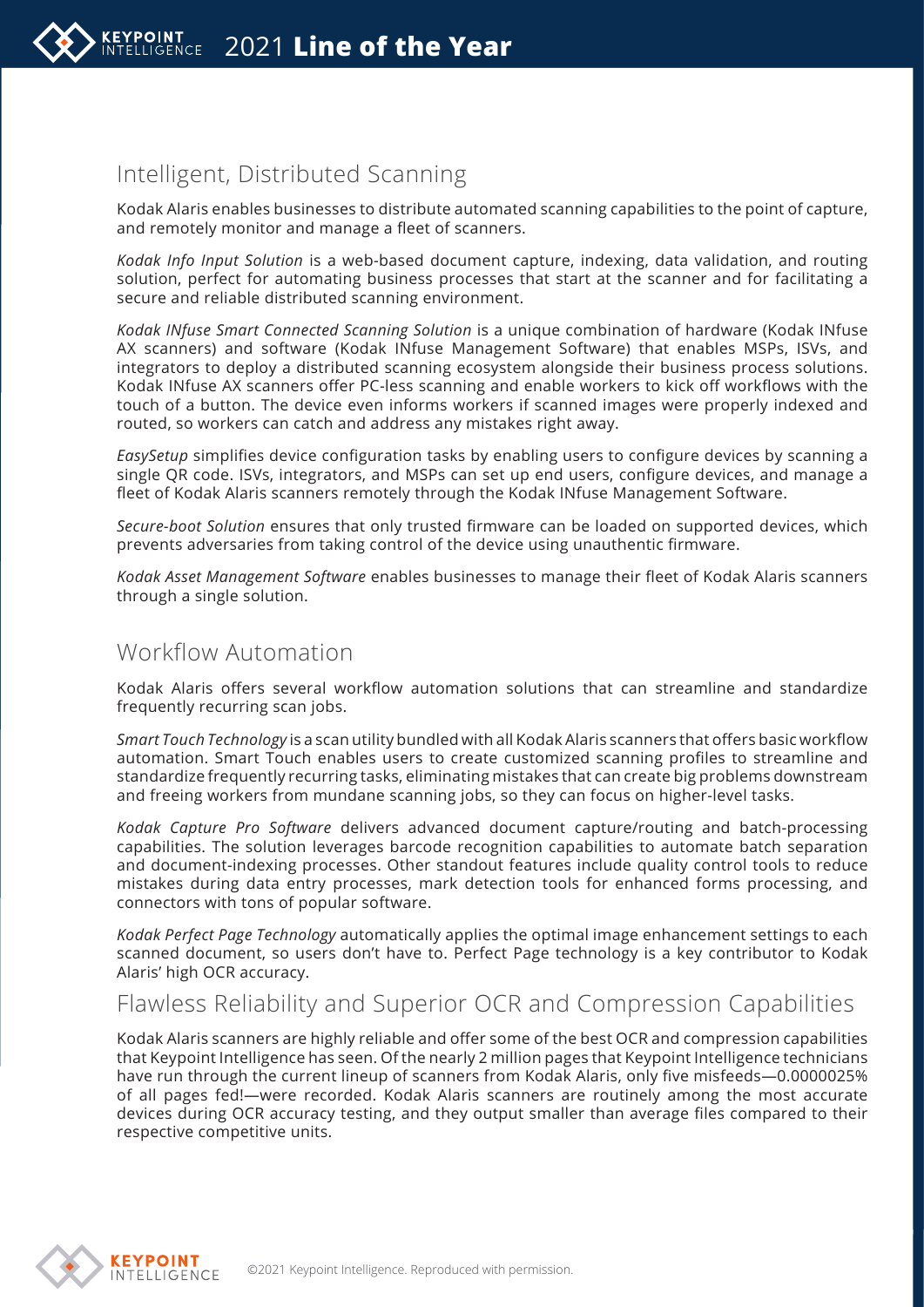

# Exceptional Media Handling

Scanners from Kodak Alaris can digitize just about any kind of document, from business cards, plastic IDs, and cheques to long documents, passports, and delicate media. Robust media-handling capabilities like doublefeed detection, Active Feed technology, and Intelligent Document Protection are available across the entire line, ensuring each and every document is captured in its entirety, without any interruptions.

Notable media-handling features and functionalities:

- Intelligent Document Protection
- Active Feed technology
- Optional controlled stacking deflector
- Optional Passport Scanner
- Staple detection
- Ultrasonic double feed detection
- Optional Passport Scanning attachment

# Outstanding Reputation

BLI Pick Award-winning Kodak Alaris devices that contributed to this award (all are Highly Recommended/Highly Reliable):

**Kodak E1000 Series:** Outstanding Scanner for SMBs

**Kodak S2000 Series:** Outstanding Departmental Scanner

**Kodak S3000 Series:** Outstanding Departmental Scanner

**Kodak i2900**: Outstanding A4 Flatbed Departmental Scanner

**Kodak i3300:** Outstanding Light Production Scanner

**Kodak i3450:** Outstanding A3 Flatbed Low-Volume Production Scanner

**Kodak i3500:** Outstanding Light Production Scanner

**Kodak i4650:** Outstanding A3 High-Volume Production Scanner

**Kodak i4850:** Outstanding Budget-Friendly A3 High Volume Production Scanner

**Kodak i5650:** Outstanding High-Volume Production Scanner

**Kodak Scan Station 710:** Outstanding A4 Network Scanner



**Kodak Alaris E1025**



#### **Kodak Alaris i5650**

*<u>EYPOINT</u>* INTELLIGENCE